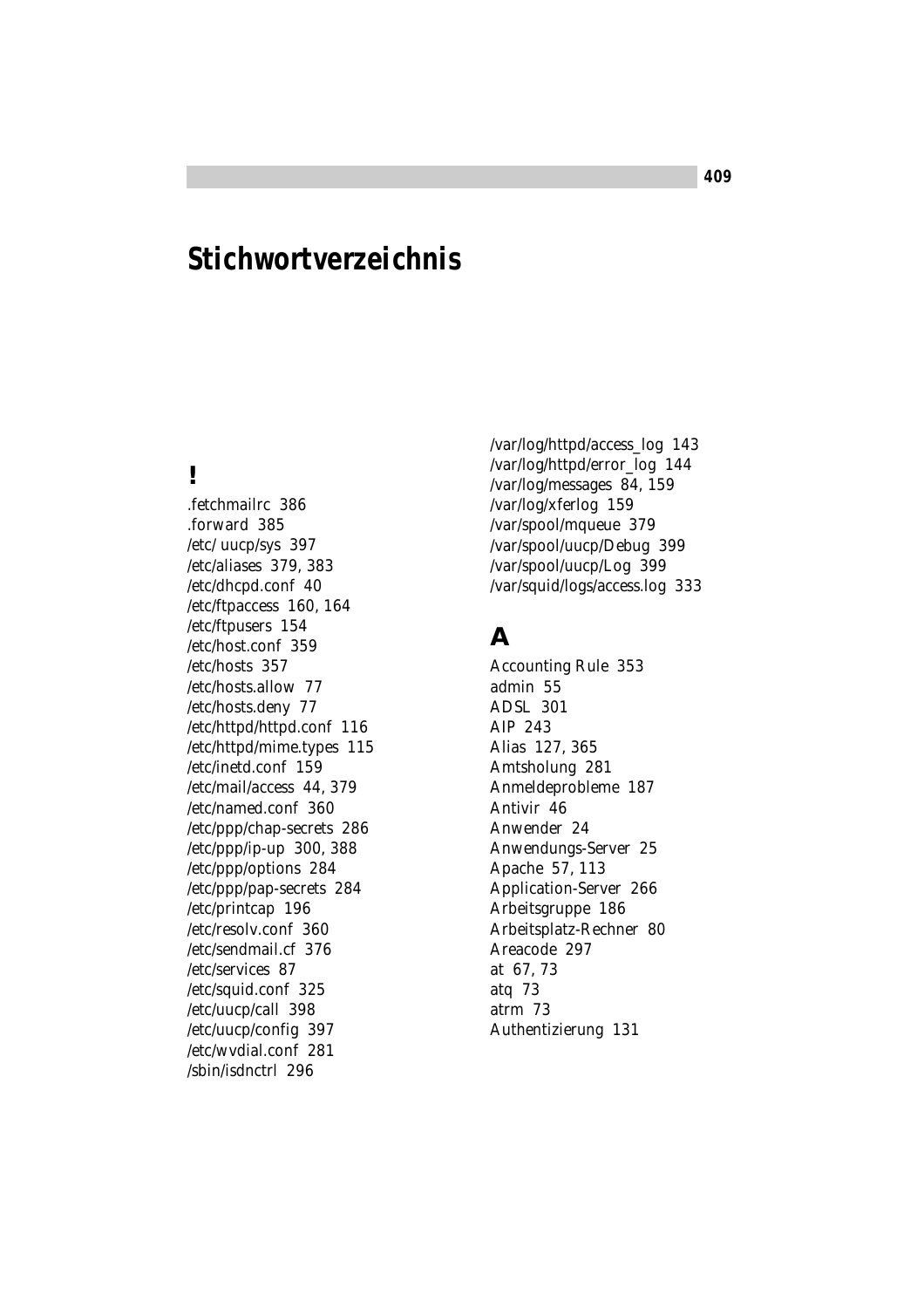#### **B**

Backup 45 Benutzer 151 Benutzer-Chain 350 Benutzerverwaltung 61 Bestätigungs-Mail 402 Bind8 358 Bindungen 185 BIOS-Emulationen 231 Brandmauer *Siehe* Firewall

### **C**

CA 136 Cache 322 Cache-Einstellungen 323 Call-by-Call 280 CD-Brenner 46 Certification Authority 136 cgi-bin 128 Chains 347 Challenge Handshake Authentication Protocol 275 Changed-Root-Umgebung 156 CHAP 275 Chat-Script 283 Chunk-Size 33 Client und Server 85 Client-Server 205 CNAME 364 Computerviren 45 createlist 404 Cron 67, 74 Crontab 74

## **D**

Datei-Server 25 Datenaustausch 152 Datenkanal 152 Datenpaket 346

Datenschutzgesetz 334 Dave's Telnet 89 Default-Gateway 273, 344 Default-Policy 348 Default-Route 299, 345 DHCP 23, 36, 83 DHCPD 68 Dial on Demand 290 Disk-Quotas 50 diskussion 406 Distribution 36 DNS 355 DNS-Zonen 363 Dokumentation 116 Domain 355 Domain Name Service 355 Domain-Logons 197 Download 152 Drucken 195 Druckertreiber 196

## **E**

edquota 53 Elektronische Post *Siehe* E-Mail E-Mail 373 Etherboot 220 Eudora Pro 106

## **F**

Festplatte 50 fetchmail 375, 386 File Transfer Protocol 92, 151 Filtern 322 Firewall 339 Firewalling 27, 71 Firewall-Regeln 347 Flash-Rom 207 Forward-Chain 348 Forwarders 362 Forwarding 341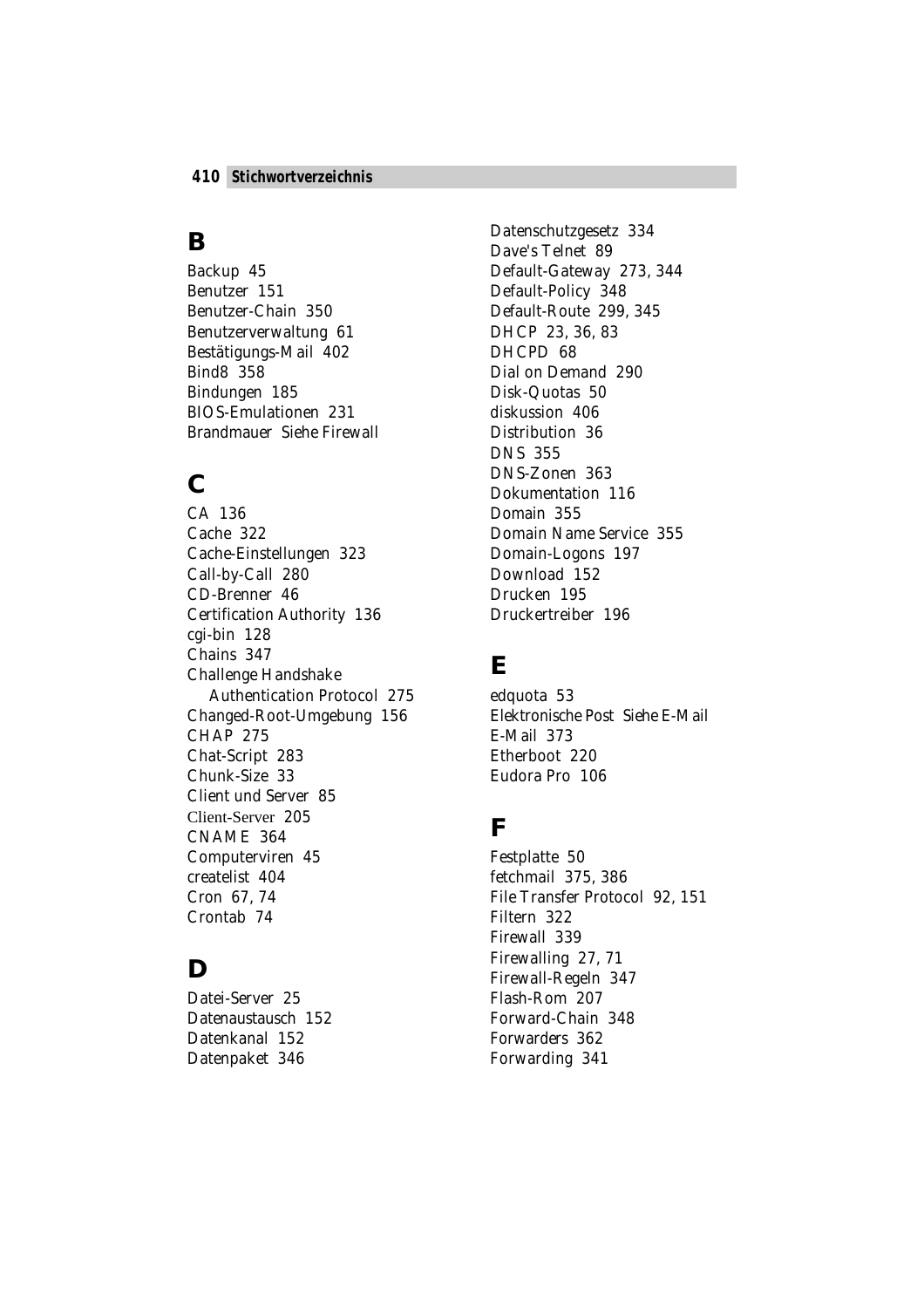Freigaben 191 für Benutzergruppen 194 FTP 18, 92 FTP-Server 153

# **G**

Gateway 80, 272, 341 Gebührenauswertung 310 Gesicherte Verbindungen 89 Grafikkarten 23 Gruppenquotas 55 Gruppenverwaltung 59

## **H**

Hardware 23 Hardware-Adresse 41 Hardware-Defekte 45 Header 347 Home-Verzeichnis 29, 151, 163 Hosts-Datei 357 Hostsystem 233 HTML 113 HTTP 113 HyperText Markup Language 113 HyperText Transfer Protocol 113

## **I**

ICA 215 ICMP 340 Identifikation 186 ifconfig 345 IMAP 43 inetd 67, 75, 158 Inhaltsverzeichnis 124 Intenet-Explorer 140 Internet 113 Internet Control Message Protocol 340

Internet Protokoll 340 Internet-Anwahl 65 Internetdienste 75 Internet-Explorer 94 Intranet 113 IP 340 IP-Adresse 80, 356 automatisch beziehen 80 offizielle 341 private 341 IPChains 347 IP-Forwarding 341 ipfwadm 347 iptables 347 ISDN 271 ISDN4LINUX 290 ISDN-Karte 291 isdnrep 310

## **J**

Jobnummer 73

# **K**

Kernel 220 Kernel Raid 32 Kommandokanal 152 Konfigurationsdatei, Mailingliste 402 Konfigurieren, Webserver 249

#### **L**

LDAP 262 Lease 41 leiter 55 Links, symbolische 124 Linuxbu.ch/Tools 55 Linux-Dateisystem 169 Linux-Desktop 17 Linux-Distribution 23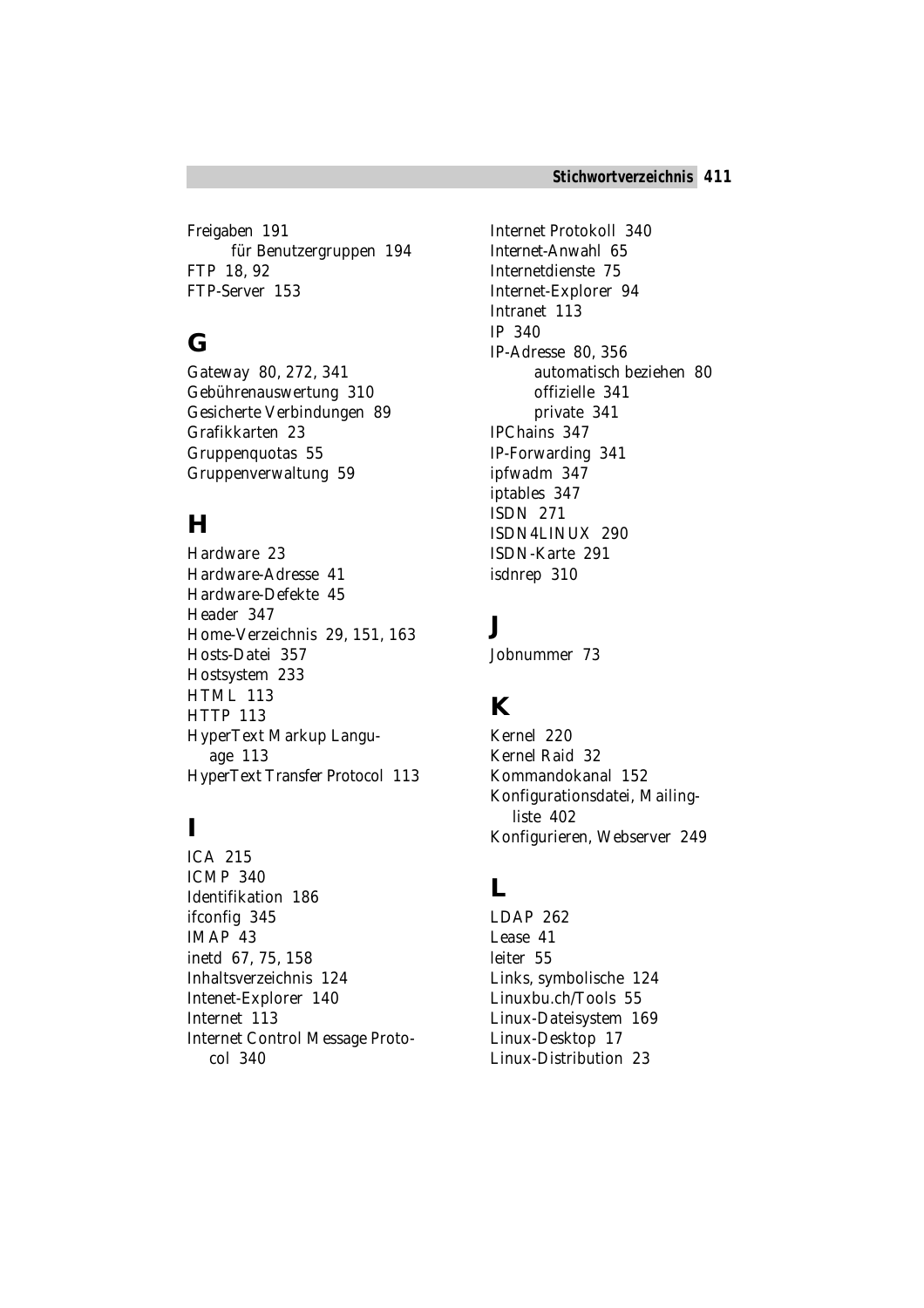Linux-Server 17 Linux-Teminal 27 Linux-Treiber 23 Löschen, wartende Mails 382

#### **M**

m4 378 Mail UUCP 392 wartende löschen 382 weiterleiten 384 Mail-Alias 382 Mailaustausch 95 Mailbox 387 Mail-Client 374 Mailingliste 399 abbestellen 407 abonnieren 401, 407 Anlegen von 404 Bestätigungs-Mail 402 einrichten 400 Konfigurationsdatei 402 zum Buch 406 Mainframes 205 Majordomo 399 Installation 400 Masquerading 27, 71, 346 mdutils 31 Microsoft Outlook 2000 96 Microsoft Outlook Express 99 Middleware 231 MIME-Typ 114 Mirroring 32 mitarbeiter 55 Modem 271, 276 Module 118 AddModule 119 LoadModule 119 Mounten 52 Muster 71 MX-Record 364

#### **N**

Name-Server 355 installieren 358 konfigurieren 358 primärer 362 sekundärer 363 Test 369 Netbios 181 Net-Devices 272 Netscape Messenger 103 Netscape Navigator 95 Netscape-Communicator 139 Network Information Centre 356 Netzwerkkarte 41, 82 virtuelle 239 Netzwerk-Schnittstellen 272 newaliases 384 NFS 169 NFS-Server 169 NIC 356 nmbd 185 Non-authoritative Answer 370 NSLookup 369 NT-Domäne 197 Nutzergruppen 130 geschlossene 130

## **O**

Opera 95

#### **P**

Paket 347 Paketfilter 347 PAP 275 Partitionieren 29 manuelles 30 Password Authentication Protocol 275 Password-Cache 259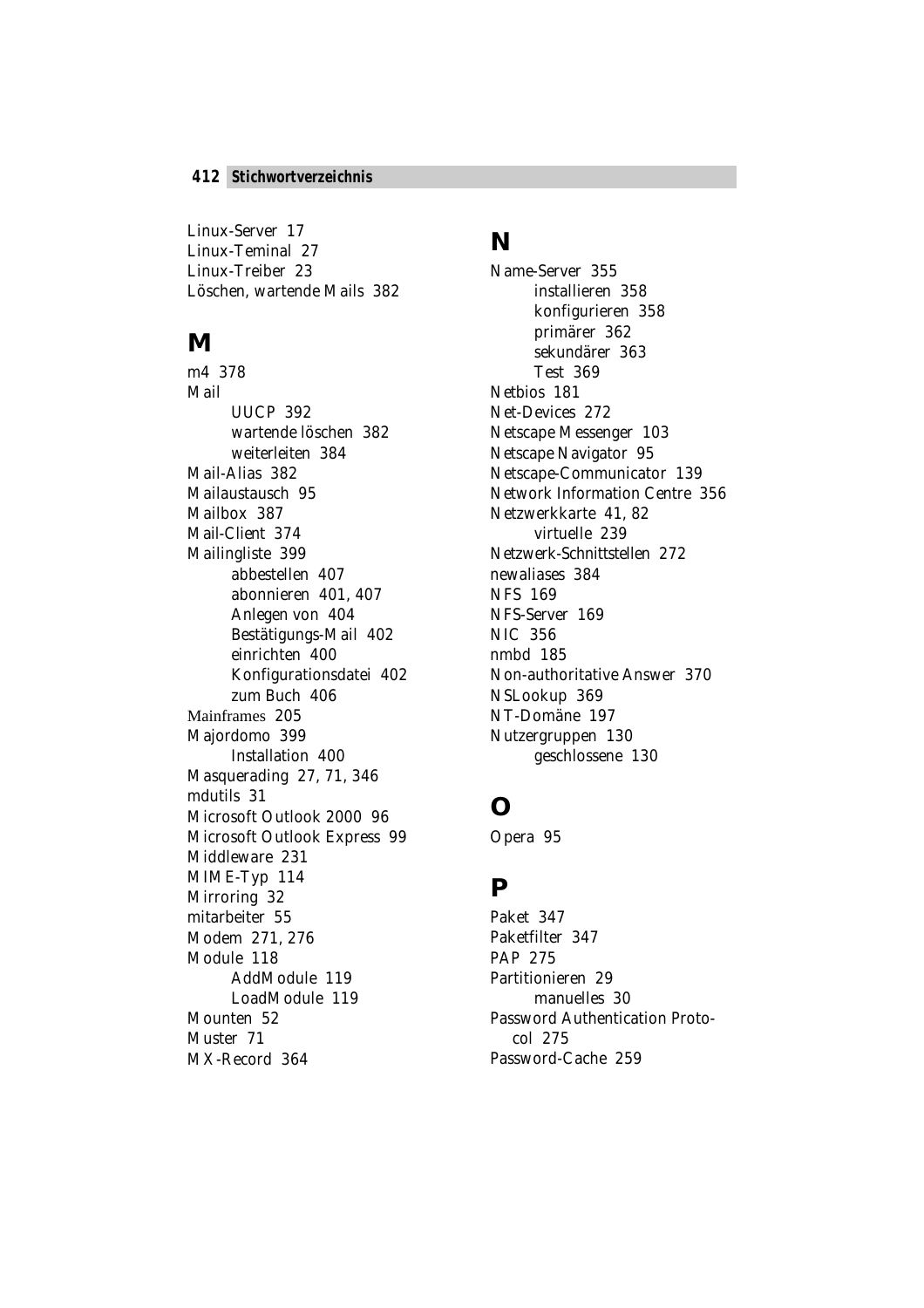Passwort-Verschlüsselung 187 PDC 201 Pegasus Mail 109 Perl 56 ping 82, 343 Platte, virtuelle 232 Plug&Play 24 Point-to-Point Protocol 274 POP 43, 376 POP3 43, 389 POPD 43 Portnummer 86 Post Office Protocol *Siehe* POP Postfach 95, 375, 387 PPP 274 pppd 283 PPP-Device einrichten 294 PPPoE 301 printcap 196 Print-Server 41 procmail 373 Protokoll 351 Providerkonfiguration 278 Proxy 323 Proxy-Einstellungen Internet Explorer 333 Netscape Communicator 331 Putty 92

## **Q**

Quota 50 quotacheck 52

## **R**

RAID 31 raidtools 31 RDP 215, 243 Red Hat Package Manager 38 Relay 376

Reverse Lookup 357, 366 Root-Partition 30 Route, statische 344 Router 343 Routing 27, 272, 343 Rpm 38 RSA 89 Run-Level 67

# **S**

Samba 181 Samba-Passworte 188 Schnittstelle, serielle 284 Secure Shell 89 Secure Sockets Layer 134 sendmail 374 sendmail.cf 394 Server Message Block 181 Server Side Includes 124 Serverdienste 34 Sicherheit 45, 341 Sicherheitsphilosophie 351 smbd 185 SMB-Protokoll 181 SMTP 375, 391 SMTP nach POP 376 SOA 363 Softlinks 70 Spam 376 Squid 322 Cache löschen 335 installieren 325 konfigurieren 325 Logdateien 333 SSH 89 *Siehe* Secure Shell SSI 124 SSL 134 SSL-Modul 118 Standard-Installation 23 *START\_DHCPD* 42 Startscripten 71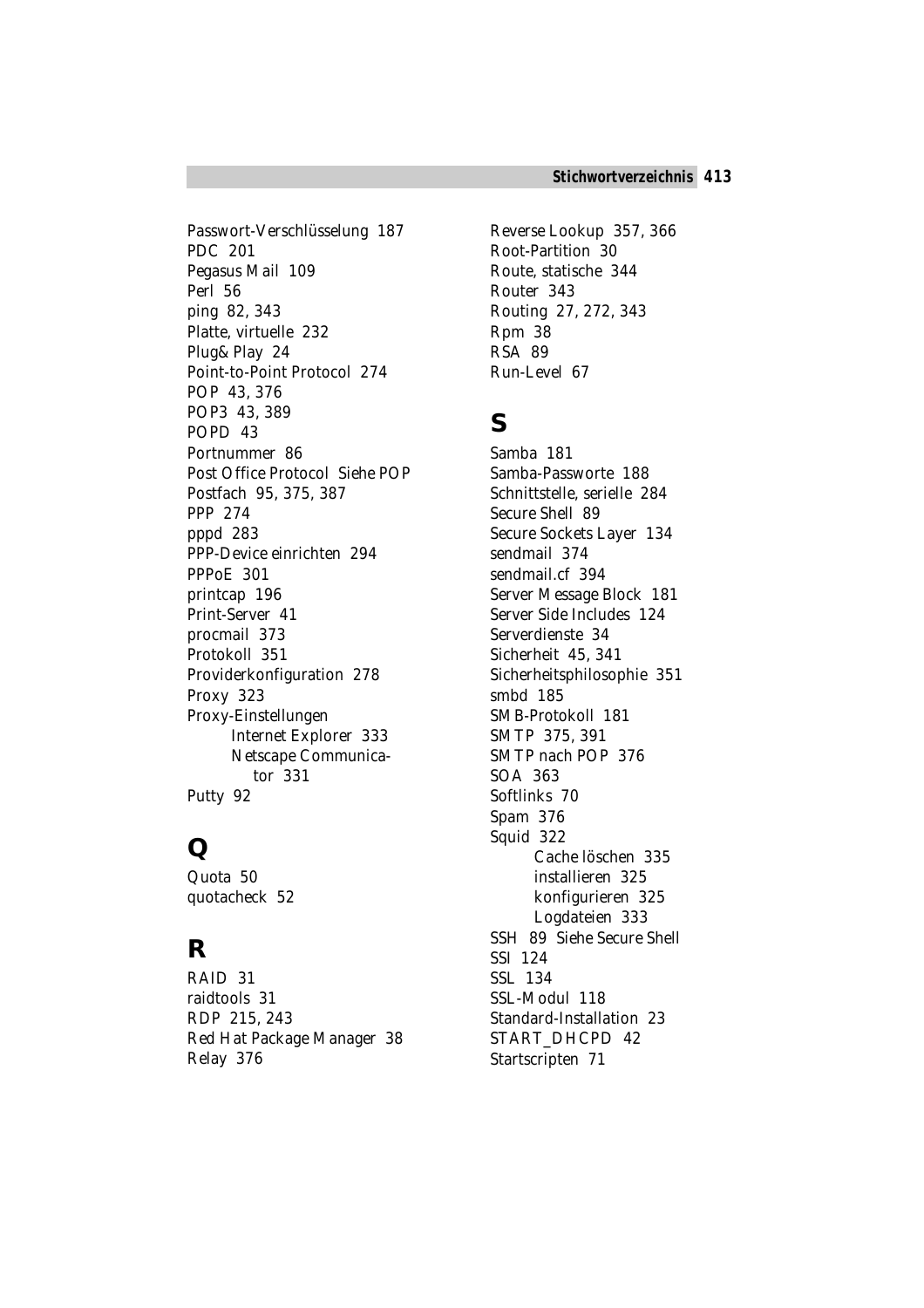#### **414** *Stichwortverzeichnis*

Stellvertreter *Siehe* Proxy Stripe-Set 32 Stromausfall 45 Subnetz 80 Superdämon 75 SuSE-Distribution 18 Swap-Partition 29 swat 189 Systemverwalter 17

### **T**

Tarantella 29, 231 TCP 340 T-DSL 271, 301 teatime 73 Telefonanlage 281 Telefonverbindungen 312 Telnet 87 Teminalfenster 92 Tera Term 88 Thin-Clients 205 Time To Live 363 T-Online 305 Tools-Gruppen 58 Transmission Control Protocol 340 Transportprogramm 374 Treiber 23

#### **U**

Übertragungsmodus 153 Übertragungsparameter 281 UDP 340 Uniform Resource Locator 113 Unix to Unix Copy 392 Upload 152, 162 URL 113 User Datagramm Protocol 340 Userquotas 55 USV 45

uucico 399 Debug 399 UUCP 375, 392 installieren 393 Taylor-UUCP 392 über TCP/IP 392

## **V**

Vacation 385 Verbindungsaufbau 310 Verbindungszeiten 310 Verkabelung 83 Verwaltungsarbeiten 67 Virenscanner 46 VirtualHosts 132 Virtuelle Server 132 VMWare 231

#### **W**

Webalizer 144 Webserver 94 konfigurieren 249 Webtop 253 Weiterleiten, Mail 384 wget 38 Windows 2000 231 Windows-Anwendungen 231 Windows-Terminals 206 Windows-Terminal-Server 241 winipcfg 42, 84 World Wide Web 321 ws\_ftp 93 wu.ftp 151, 158 wvdial 277 WWW-Port 134

# **X**

X11-Sitzungen 214 X11-Terminals 231